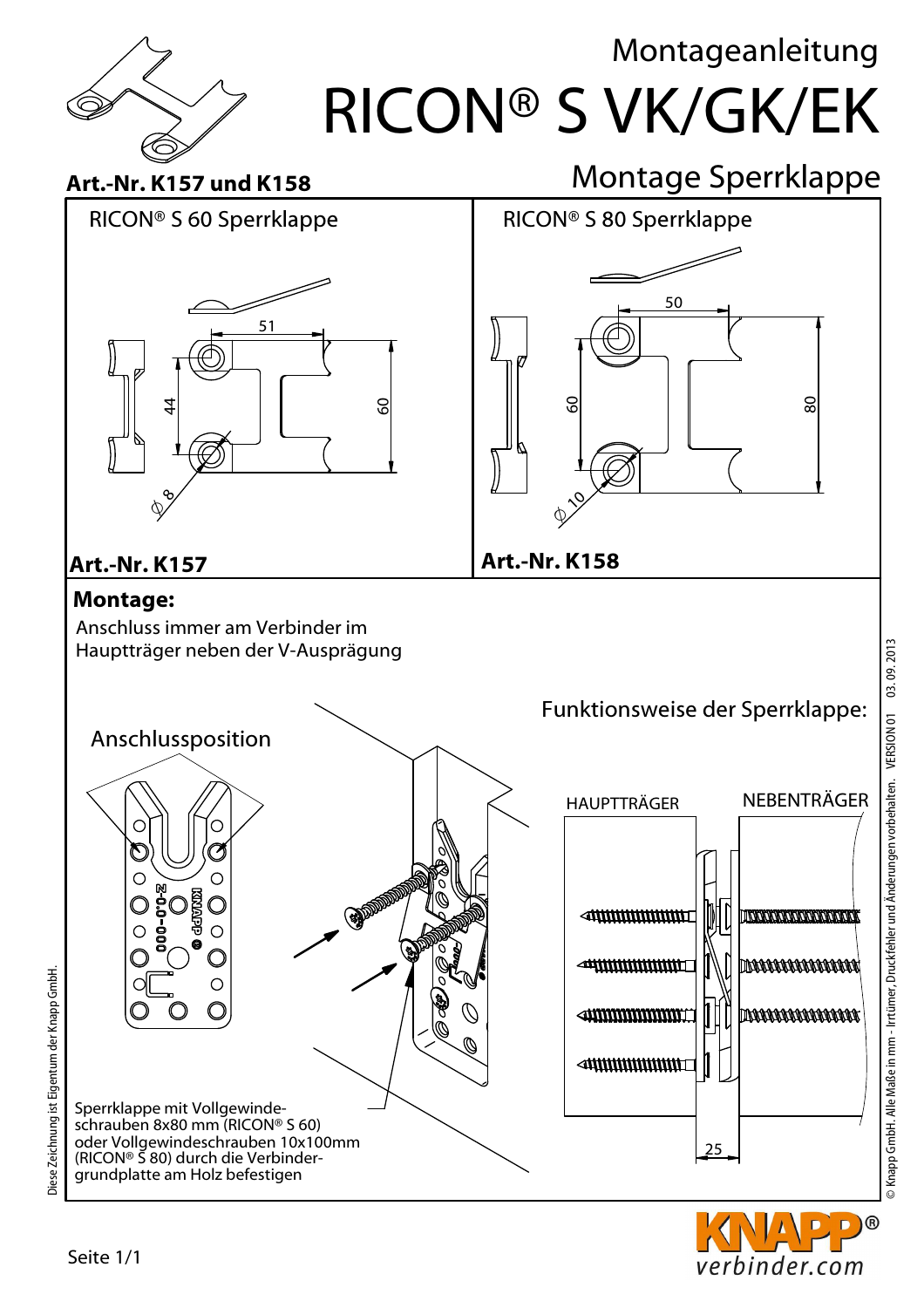

## Installation instructions

RICON® S VK/GK/EK

## Art.-No. K157 und K158

## Installation clip lock